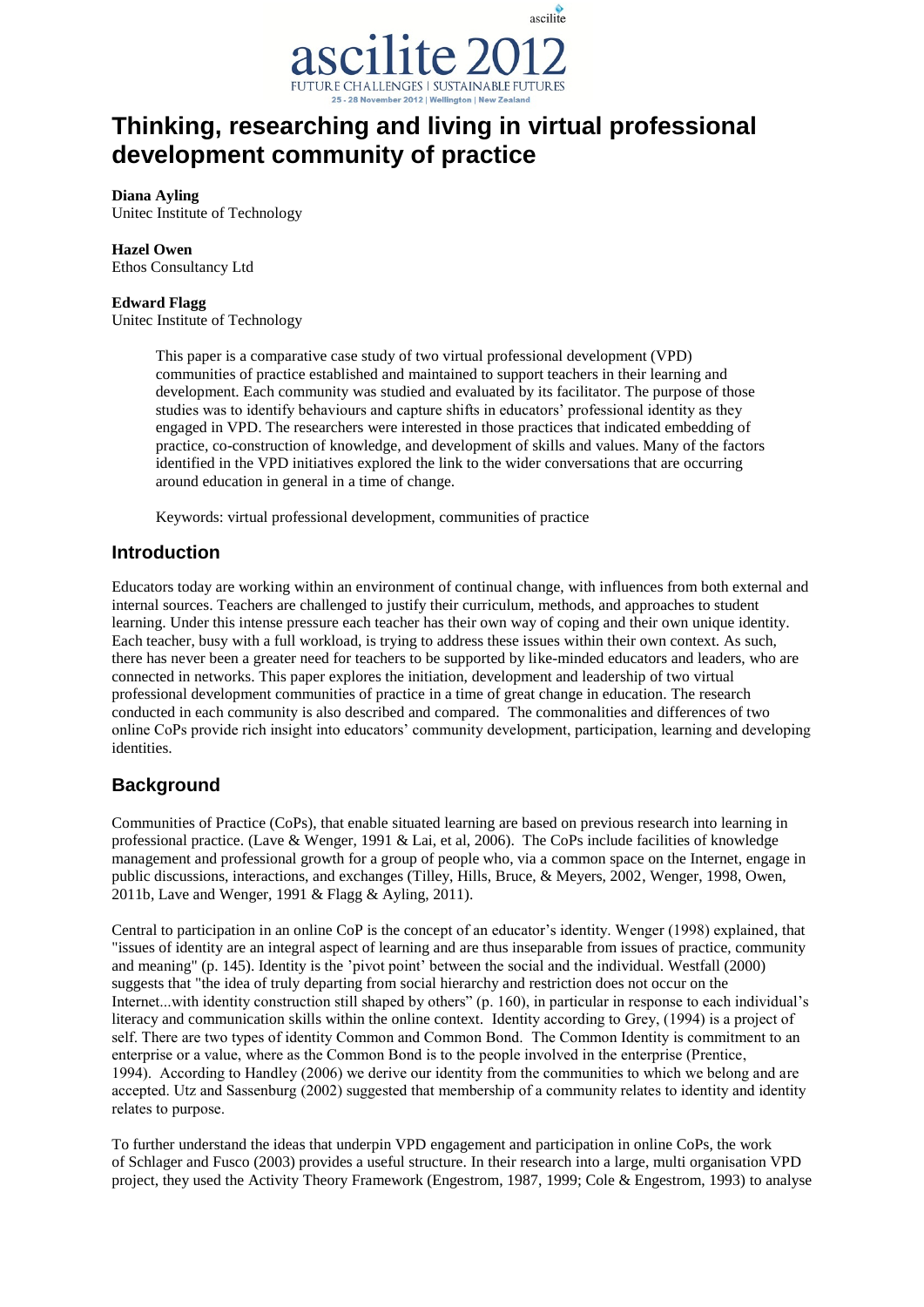how individuals and groups engage in a VPD. Schlager and Fusco explained that participation in online community is a new project (activity), designed to support and develop members (subjects), to use new activities and information (tools), to improve their performance (object). To undertake these activities using tools and objects, members must take on new collaborative roles (division of labour) based on values and norms (rules). The members are encouraged to develop trust in, and form lasting relationships with, one another (community) as they implement new ideas in their practice.

The authors believe educators find the pace, nature and demands of change from external and internal sources extremely challenging. Ann Austin, (2012, p 57) says the work teachers do must be understood within, and connect and respond to, a rapidly changing world. As such, teachers should offer both vision and practical paths to aid students and the broader society in moving forward with hope, wisdom, integrity and courage. William G Tierney, (1992) believes educators need to create communities that recognise and honor difference, cultivate respect and foster dialogue. In these communities, communication as a concept is in constant negotiation, dialogue and reformulation, and the process is characterised by the "politics of hope". In such dialogues individuals retain their unique identities, while meaning is created for the organisation. The challenge for the leaders of these communities it so create online community spaces, which aid and promote conversation, are key elements to fostering communication.

# **Context**

The authors of this paper are community facilitators/leaders of two online CoPs, which, between them, have over four hundred educators and leaders as members. These virtual communities were formed to support educators and help them develop professionally by providing access to resources, connections and support. The members of these communities are located over a broad geographical base, working in diverse organisations, and across a variety of educational levels, from primary through to higher education. The communities have grown organically over a three year period and become lively, vibrant and safe spaces that encourage conversations around professional practice, identity and student learning, as well as being containers of "things" (Ashton, 1999), such as resources, conversations, videos, podcasts and images.

### **Community One:**

This CoP, 'The Teaching and Learning Community at United' (T & L Community -

[http://tlcommunityunitec.ning.com/\)](http://tlcommunityunitec.ning.com/) was established in 2009 and had, by early 2011, evolved into New Zealand's largest and most active online teaching and learning CoP, with over 360 members engaged in higher education from across New Zealand and around the world. The focus of this community is higher education and the community is drawn from a range of different organisations, although the predominant membership is from one large institute of technology in New Zealand.

### **Community Two:**

The Virtual Professional Learning Development (VPLD) online community was established in November 2009, and now has one-hundred-and-thirty-five members located in and around New Zealand. Members of the community are mainly from the primary and secondary sector, although there are a few members from tertiary or associated PLD providers. Most members are located in a variety of schools and education institutions, although the core focus of the community is the VPLD programme, which directly involves thirty-five of the community members.

### **Aim**

Each VPD was evaluated at different points in their development. The purpose of those studies was to identify behaviours and capture shifts in educators" professional identity as they engaged in VPD. The researchers were interested in those practices that indicated embedding of practice, co-construction of knowledge, and development of skills and values.

# **Method**

**Community One:**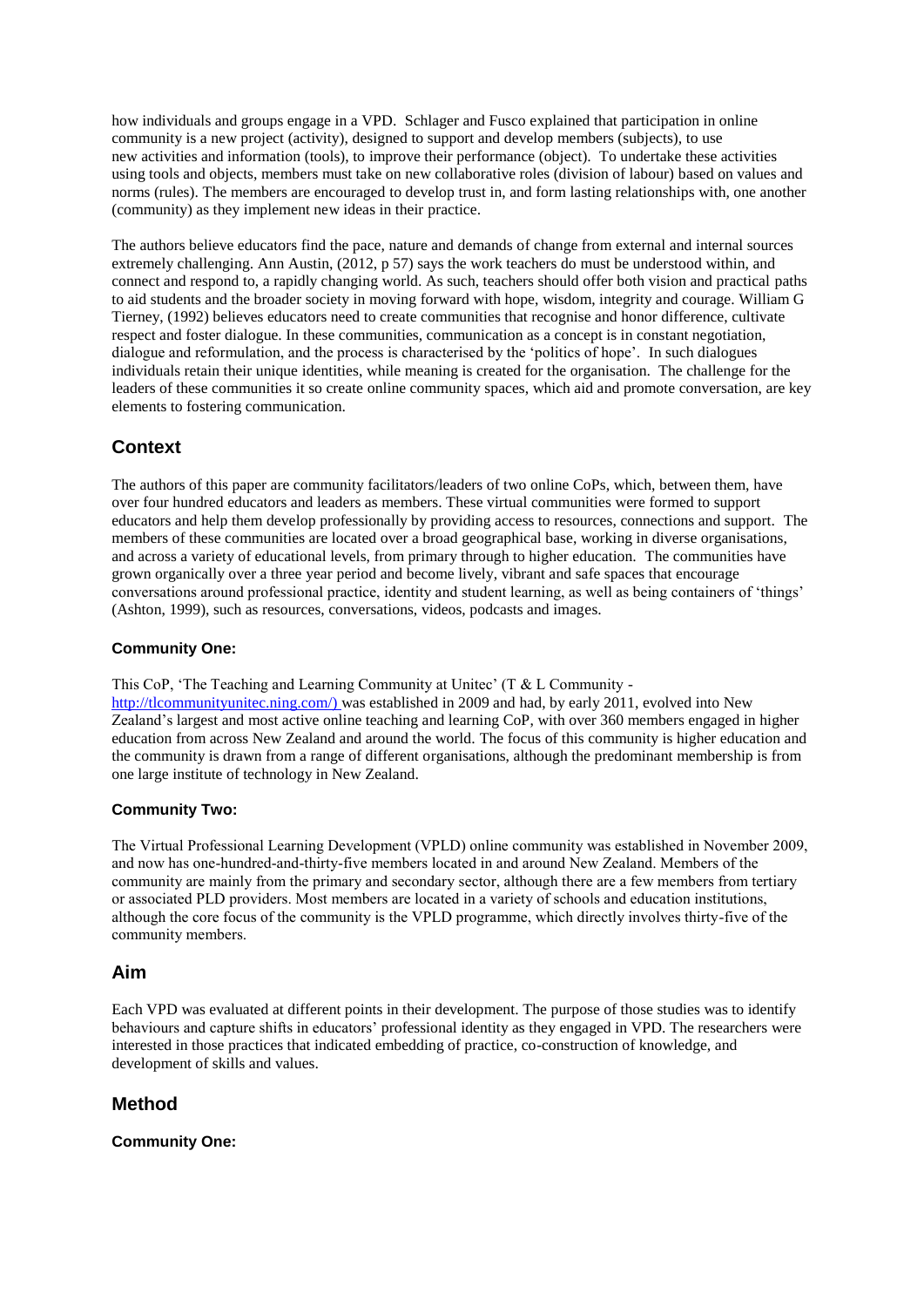The development of this site had been based on the work of Wenger, White and Smith (2009) and was structured on findings from White"s Online Community Builder"s Purpose Checklist (2009). The study was three months duration. It employed a single survey and an examination of the Teaching and Learning Community website using platform observation and Google Analytics. At the time of the survey there were 280 members of the community and 23 members responded to the survey. The return rate of less than 10% is not uncommon in online environments, where a small core are fully participating members.

### **Community Two:**

The VPLD initiative has been underpinned by a research focus since its inception (October 2009), which performs an iterative feed-forward function as well as providing outcomes and comparative longitudinal evaluation data. Data has been collected from all areas of the VPLD online CoP, from project documents, recorded discussions and notes from mentor meetings, and from Webinar sessions, as well as via three online surveys per year in 2010 and 2011 (conducted in January, June, and November/December). The main question pertaining to the VPLD online CoP was: How are participants' opinions of the value of the VPLD pilot affected by participation in the VPLD CoP?

To assist in the comparison of results across the online VPDs, only data collected using the online surveys of 36 participants will be reported. Designed with mainly open-ended questions, the survey aimed at gathering richer, fuller understandings of the experiences of the VPLD participants as well as gathering suggestions for the future of VPLD.

### **Results**

In both communities the members' responses to the surveys provided insight into members' participation in the communities. The research findings are examined within the structure of the Activity Theory Framework (Cole & Engestrom, 2003). Using themes from the Activity Theory Framework the authors have categorised responses relevant to themes of activity, subjects, tools, object, division of labour and rules. These themes provide valuable insight into participation, learning and identity.

# **Participants (Subjects)**

Overwhelmingly, the participants in both VPD communities were teachers and/or leaders within education. Some members were managers, and some had professional development roles. The majority of members were teachers with full time teaching responsibilities and they were diverse in knowledge, experience, skills, locations, and teaching contexts. To fully understand how the VPD environments support teachers it is essential to understand their nature and characteristics. Both CoPs studied had variable levels of participant engagement, which depended on the members' confidence, capabilities (digital literacy), motivations, access to technology, and available time. Not all members had equal opportunities to fully participate in the VPD environments.

*Community One* respondents in the higher education environment had very different levels of participation. As the literature explained (Lave & Wenger, 1991; Brown & Duguid, 1991; Wenger, 2009), more than three quarters of the members of any online community take the valid role of passive consumers of community cultural artifacts (resources, knowledge, skills and values). Interestingly, just over a quarter of the members (27%) uploaded a photo of themselves to their profile page on the CoP platform. By uploading a photo teachers were be more likely to be ready to participate in a VPD. This could be seen as an integral part of teacher identity, as well as being indicative of existing skill sets.

*Community Two*, at the time of publication, has seen 100% of participants upload a profile picture, and contribute some information about themselves and where they are working, suggesting a strong sense of belonging, or desire to belong, as well as indicating the positive modelling by existing members of the community. While some might point to a reasonable level of digital literacies as one of the reasons there is such a high rate of profile development, the survey responses indicate that participants have a wide range of technical skills, familiarity with social networking, and access. For example, during the course of the pilot project (2010) it became obvious that there was not equality of access to the technology itself, or in the level of technical support provided by the institutions.

In any self-motivated learning environment participants are provided with the freedom to choose whether to engage (with or without genuine enthusiasm), and some will decline to embrace the opportunity (Bruckman, 2003). This is an important part of identity. The aim of the VPD"s was to find a balance or compromise between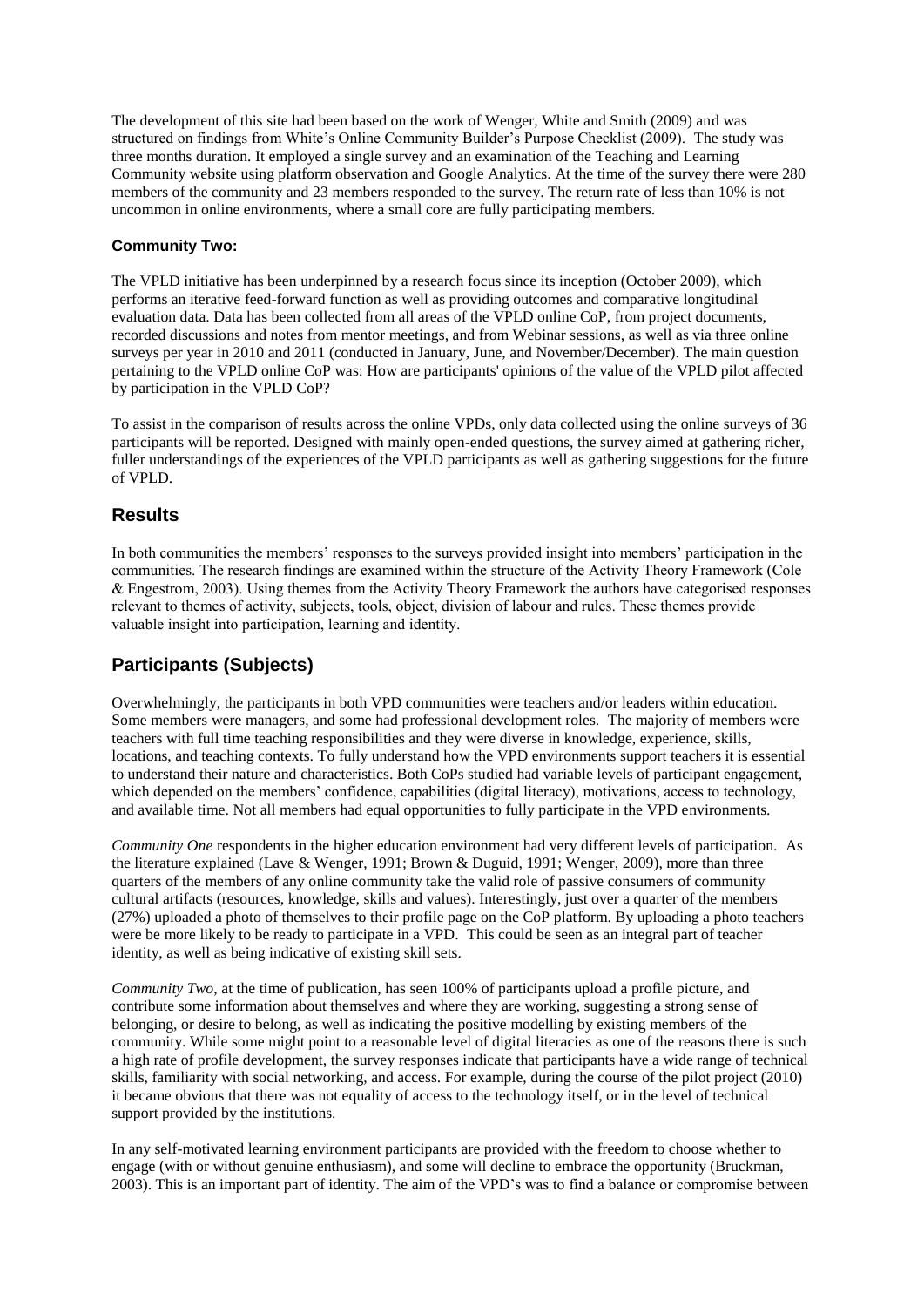self-motivated and socio-constructivist environments, where engagement and up-skilling were the ultimate rewards, and a more traditional perspectives where professional development was directly linked to performance reviews and promotion. It was challenging for the facilitators/leaders to find the right balance, especially as work commitments ebbed and flowed for participants.

# **Learning about practice (Object)**

The object of both CoPs was to support teachers" professional development, in part by removing barriers of time and geography. The CoPs delivered both formal and informal (spontaneous) learning. While not specifically delivering online professional development (in the sense of generic workshops), the VPD environments were established to support situated learning (Lave & Wenger, 1991). As such, the aim of the facilitators was to create environments where educators could learn *from* and *with* each other (Wenger, White & Smith, 2009, p. 7)*.* Practitioners were encouraged to share and reflect on their day-to-day experiences, stories, and ideas. Key to this approach is a willingness to learn more about practice.

### **Community One**

The respondents in this community recognised the professional development purpose of the community and the need to assimilate new learning into professional practice. One respondent spoke of the positive sense of innovation and creativity provided by an online community.

The Ning is quite liberating, because in a sense, it enables us (participants) to leave the box (figurative or actual!) in which we work, and cast off the restrictions and 'urgency' of our day to day roles to reflect, explore and give commentary on those issues which are important in our practice, or about which we are truly passionate.

The facilitator/leaders were an experienced and active presence in the CoP. Resources were created and developed by members through blog posts, while discussions on speciality topics in education were held in groups. Members with a "strong online presence" had created and shared, and participated in a variety of discussions in the community groups. However, it was the norm for members to consume rather than contribute and collaborate. In terms of Activity Theory, this disconnection between members" perceptions about their competence and behavior was important to understanding their participation. As higher education is a competitive environment with individual rather than group rewards, it is not unusual to find members learning from the community without feeling any obligation to reciprocate by contributing to community outcomes and resources.

### **Community Two**

The VPLD online CoP has developed into a space where practitioners feel comfortable reflecting about their experiences and their practice. Furthermore, by being immersed in an experience that models aspects such as valuing existing world views and skills, as well as making it OK to 'make mistakes', participants were often encouraged to use such approaches with their own learners. One member commented that "I often get...rejuvinated [sic] to focus on certain aspects of my teaching, which filters down to the learning of the students" (survey response, 2010). There was also a sense of re-invention and renewal expressed by participants:

What a difference a year makes. Prior to becoming a participant in the VPLD I had been reflecting for a few years as to whether I even wanted to continue in the teaching profession. I was tired of asking students to "copy this down" and I was sometimes struggling to engage students as participants in their learning instead of just passive recipients. My reflections and my timely introduction to the VPLD started me down the path of "what if" (end of year reflection, 2011).

The VPLD sessions, activities and programmes were designed by the facilitators/leaders to be culturally responsive, take into consideration aspects such as accessibility (physical, technological, and geographical), while also being relevant to the wider community of education. A by-product of teacher engagement was that students became empowered co-constructors of outcomes and facilitators of sessions, as well as more confident, engaged learners who were "*empowered ...to learn on their own terms*" (*Survey response, 2011*).

I think that I as a teacher [I] am now obsolete but my role as a facilitator is primordial and very active. Because the students are now in charge of their own learning, I am no longer at the front of the class. Instead I am sitting among them and I can go around and help them. I actually now have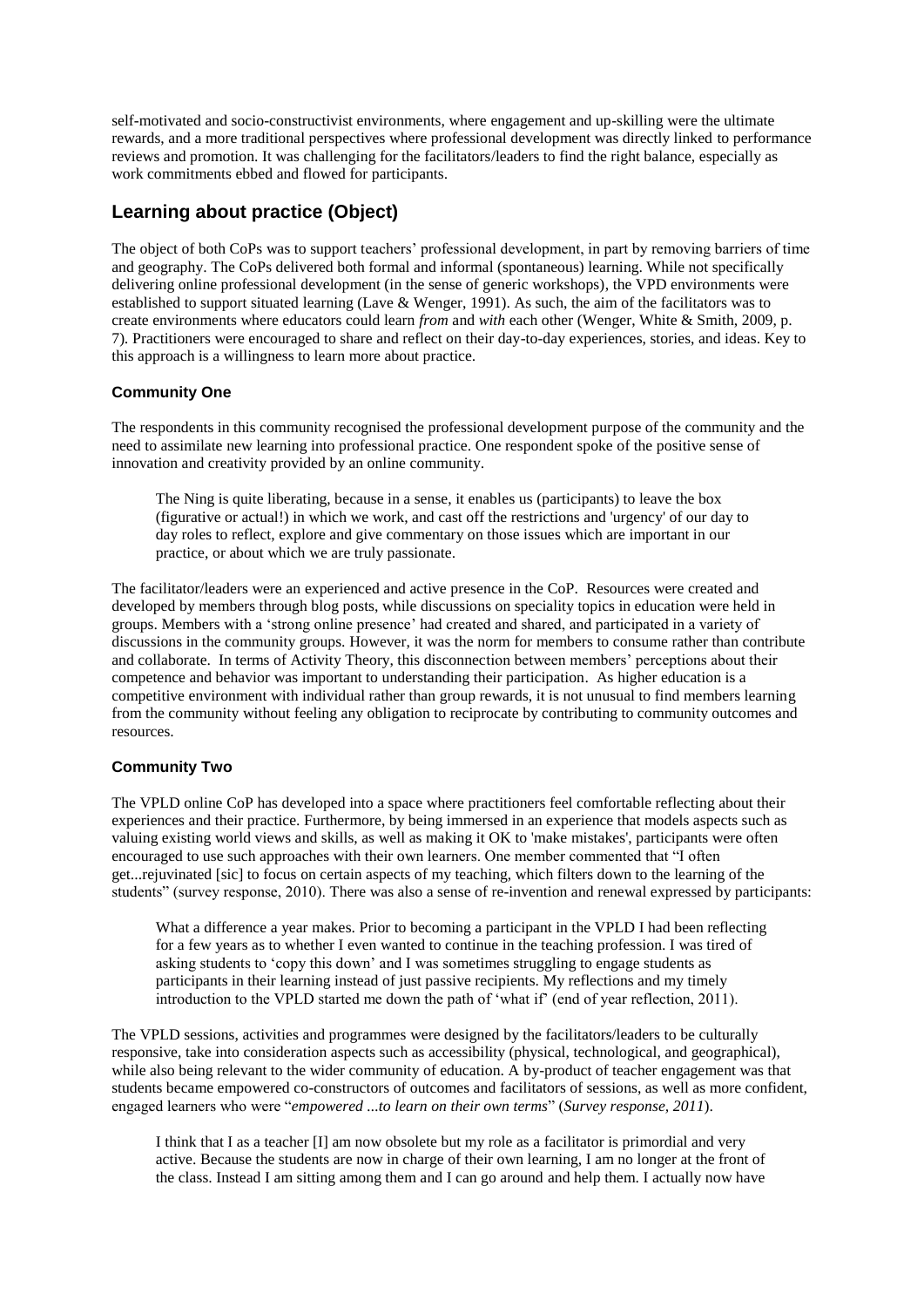more time to spend with the kids to enhance their learning (reflective post, 2011).

### **A culture of trust (Rules)**

Both VPD communities were under pressure from internal and external influences that could increase or decrease the relationships of trust between the facilitators and the members. Trust is enhanced when teachers believe they are operating in an authentic learning environment in which members are open in their profiles and are willing to engage not only online but face-to-face. While teachers need to understand and represent their own perspectives they also need to listen to and honour the perspectives of other members. Teachers need to go beyond consumption to contribution and ultimately to implementing new ideas and technologies in their own practice. Palmer, in The Courage to Teach (1998, p 12.) explained "Good teachers... are able to weave a complex web of connections among themselves, their subjects, and their students so that students can learn to weave a world for themselves. One way of doing this is through dialogue." He goes on to explain that "identity" and integrity are more fundamental to good teaching than technique - and if we want to grow as teachers - we must do something alien to the academic culture: we must talk to each other about our inner lives - risky stuff in a profession that fears the personal and seeks safety in the technical, the distant and the abstract."

Schlager & Fusco (2003) explained that a VPD CoP would benefit from fostering trusting relationships, and the formation of a lasting community where teachers encourage each other to apply what they had learned and disseminated their learning to their colleagues. Roberts (2006) suggests that in most conventional managementled organisations it is difficult to foster an environment of trust. Any such developments need to be grown within the VPD CoP. The facilitators/leaders have an important role to play in supporting both the community and members to foster their relationships with other members and to build the community. However, they cannot negate an external hierarchical and managerial approach common in educational institutions. Although none of the respondents of either online CoP identified issues of 'trust' explicitly, it is clear from the literature that trust is a key element for a successful online community of practice (Roberts, 2006; Schlager, 2003). Members of an online CoP have to believe they are learning and sharing in a collaborative and respectful environment.

#### **Community One**

The public/private exposure afforded by a VPD CoP was important for some members. The online CoP was open to the public and included a small section for members only. Some members would have preferred the whole site for members only, with no public access. One of our respondents stated,

A good example is the opening of the CoP to members outside Unitec - a decision which I had no say in and which constrained my willingness to participate. (Survey response, 2011)

Clearly, members are challenged in an environment that requires publicly sharing of ideas and activities in an online environment. Over all 66% of respondents indicated they wanted the site public. The members gave no reasons for their preference, and this could be the subject of further research.

#### **Community Two**

Trust in Community Two gradually built as the VPLD CoP matured. The sense of collective identity strengthened, and the feeling of socially-mediated shared understandings and experiences increased, thereby helping to strengthen resilience in the face of change.

Being geographically diffuse the creation of a community of other teachers who are progressive in their development and practice both affirms and supports the collective confidence in the validity of our projects.

Another participant wrote:

Sometimes you feel very isolated (e.g. I am the only French teacher in my school) and you feel you are the only one doing what you do. Being part of the VPLD made me realise that I am not alone and gave me the opportunity to grow...as I could read what others were doing. This gave me great ideas to try in my own class (End of year reflection, 2011).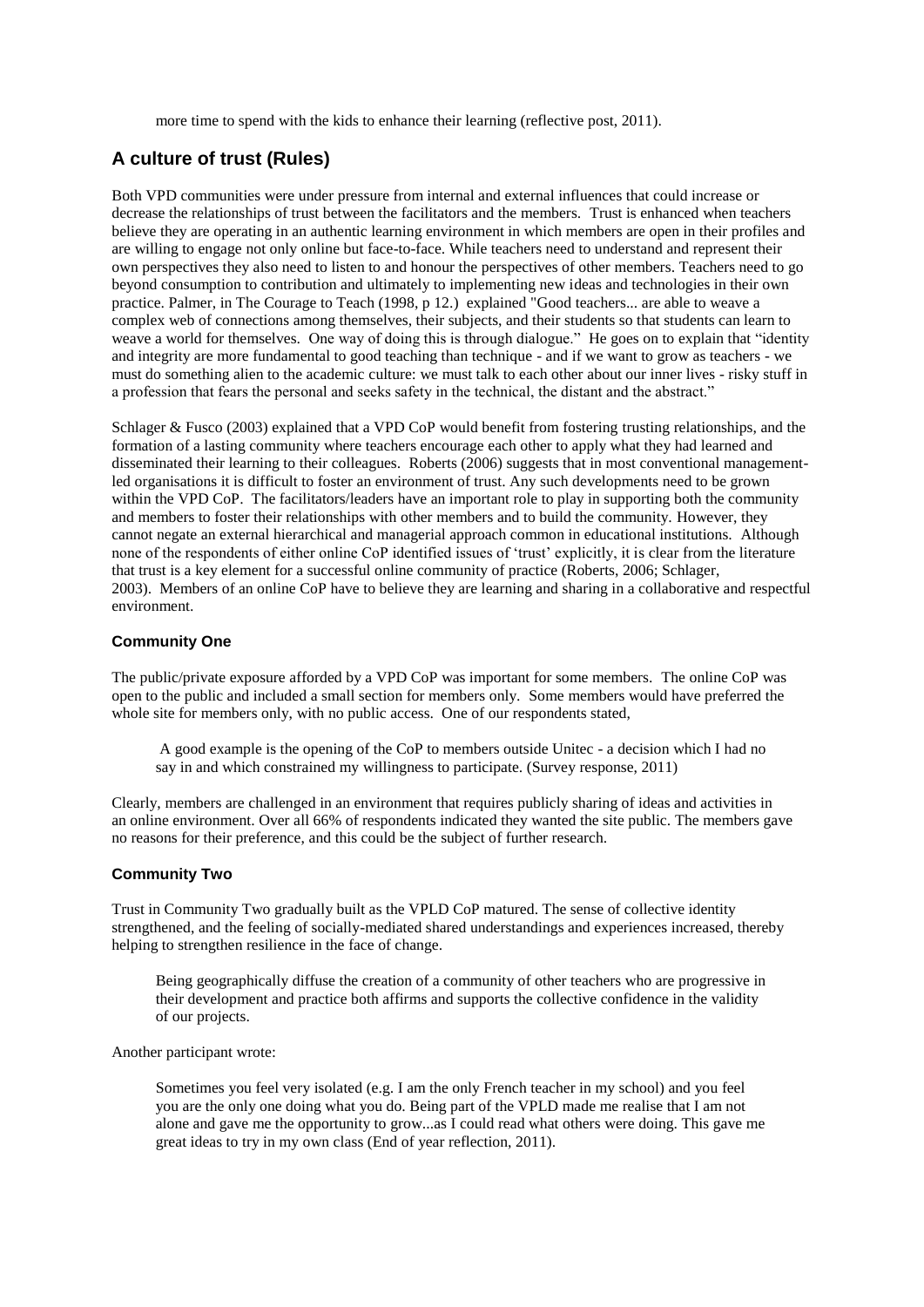# **Social Learning (Community)**

Schlager & Fusco, (2003) acknowledged that the VPD CoP model did not fit within the existing infrastructure of their members" organisations. While teachers may have been familiar with CoPs they were not used to participating in an online environment to learn more about their practice. This is somewhat ironic considering most education organisations use some form of online student learning management system, and have certain expectations of student learning, collaboration and performance within online spaces.

### **Community One**

One respondent, from Community One raised issues of reasons and purpose of the online community stating,

I want to know what the aims and/or objectives are, so that I can assess from the outset whether my time is best served participating in such a forum. (Survey response, 2011)

Similarly, another respondent stated,

It's all all a bit too vague and airy fairy for me in terms of my precious time. I like to know beforehand what I will get out of any time I put in. (Survey response, 2011)

In terms of activity theory it is clear members want to know the purpose of the community before fully engaging. It is therefore the role of facilitators and technology stewards to encourage the negotiation of roles, rules and purposes of a community. Community one developed organically and these matters were not clear as the community was being established. Once more people joined and began to participate, the need for clarity was increasingly evident. Community two supported members to develop their own learning plans and goals around a project of interest to them that they would work on in their own context. As such, it is suggested that the reasons to engage in the VPD were much more transparent to members. The VPD became a valuable resource for critiquing ideas, exploring thoughts and gaining feedback, and the VPLD community became another tool for participants in their toolkit. It gave them more than they had in their own context and fostered their engagement and their change in identity.

# **Implications**

Based on the evaluation of both Community one and Community two, and observation of the communities over a period of time, the authors conclude VPD supports teachers" engagement in professional learning. A healthy and active community can support educators and leaders to undertake transformative learning experiences that can result in a shift in professional identity, and in turn to meet many internal and external challenges. The research has provided insight into the factors that make VPD relevant and useful.

Participation and non-participation are behaviours that are based around affective factors such as identity, belonging, and trust. Such affective factors are something that contributed to what Dron (2010) refers to as 'Social Velcro' - the elements that help a community to form and 'stick' together in a way that enables them to learn effectively, but then to "un-stick and reassemble". The social structures that are established are underpinned by agreements about interactions, processes, norms, and rules - although these too are in a constant state of flux, being re-negotiated, re-evaluated and altered. It is likely that as more VPD groups become established, it will be the serendipitous encounters and overlaps between groups, as well as what occurs within them, that will have the potential to encourage diversity, which in turn should ultimately lead to vibrant and creative social learning (Dron, 20120).

Particularly important is the feeling for teachers and facilitator/leaders that they are part of a meaningful community of professional practitioners who share similar interests and goals. A genuine, supportive, safe, friendly, knowledgeable community, can provide opportunities for educators to take responsibility for their own learning, as well as discuss learning and teaching, troubleshoot when they face problems, and share advice, support, resources and tools. It can also provide a space for the celebration of the robustness and alternative points of view from other disciplines and sectors. VPD environments have the capacity to positively engage teachers in their own learning and practice. This engagement has positive effects for teachers" identity as selfmanaging professionals negotiating their role in a constantly changing and challenging education environment. VPD communities offer authentic support for teachers grappling with change and technology.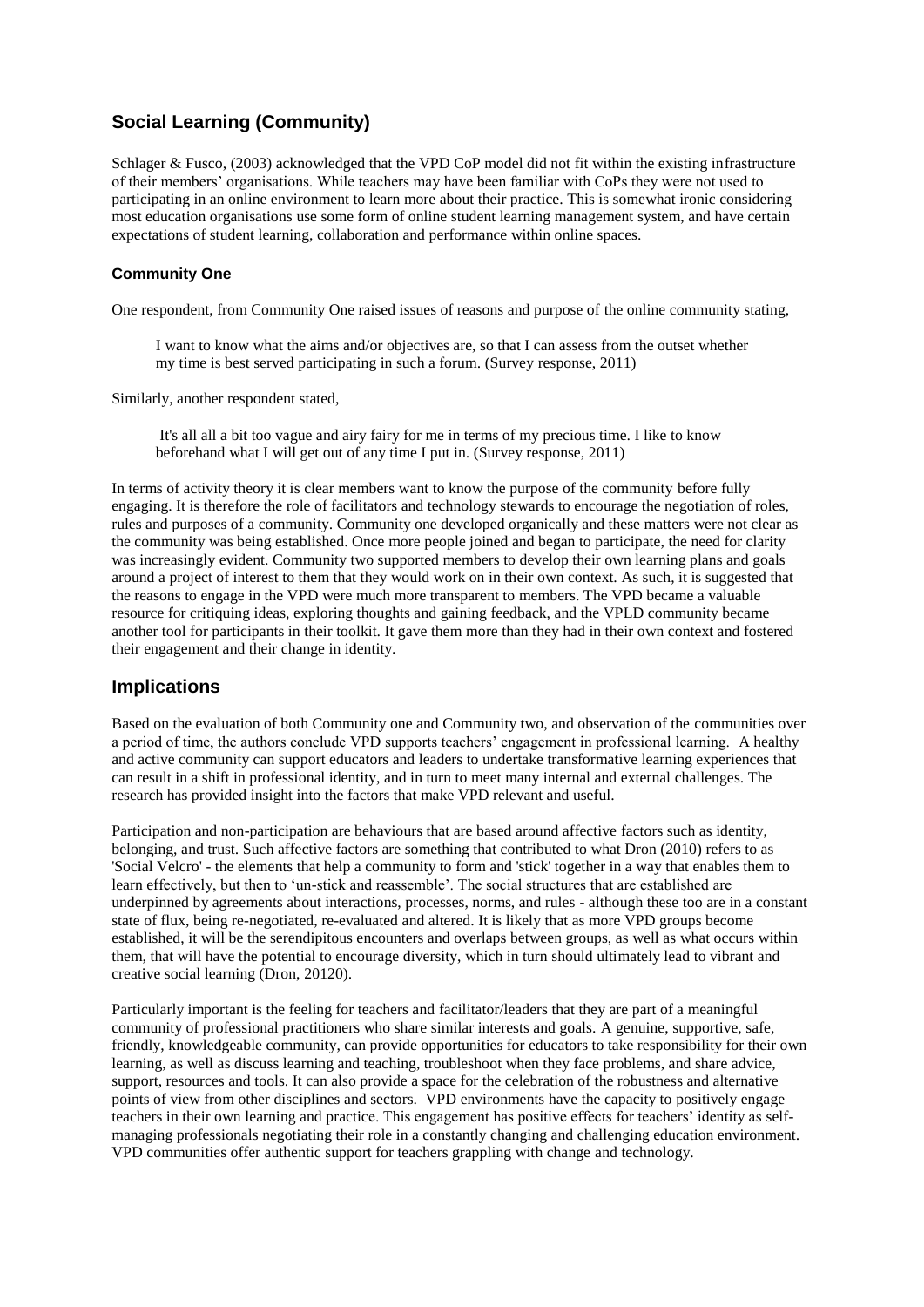# **Conclusions**

Many of the factors identified in the VPD initiatives explored above link to the wider conversations that are occurring around education in general, and social learning in particular. Questions are being raised around what actually should define a programme of education, as well as the role(s) of educators in social networks and learning. The general shift appears to be toward personalised learning environments, self-paced learning, and social identity (Owen, 2012). The teachers who are trialling these approaches are discovering the types of skills that they as educators, and their students as learners, need. It is here that PLD offered via CoPs will come into their own. There are affordances built into the VPD model that encourage and enable practitioners to move at their own pace, in a supported, supportive environment, with access to all that they need to scaffold their learning journey (Owen, 2011a).

Results reaffirm learning as a social phenomenon, while also indicating some members of these online communities took the valid role of passive consumers of community cultural artifacts (resources, knowledge, skills and values). Benefits reported by participants include a change in their own role as educators, as well as improvements in student engagement, and increases in the quantity and quality of collaboration and communication. While it would be simplistic to draw a direct relationship of cause and effect with the online CoPs and these reported shifts, there is an indication that an effective approach to PLD provision is one that does not divorce the educator from their context, or add to significantly to their workload, but which does enable them to be connected and professional *learners*.

# **References**

Ashton, K. (1999) [The Internet of Things.](http://www.networkcultures.org/_uploads/notebook2_theinternetofthings.pdf) *Institute of Network Cultures.* ISBN [90-78146-06-0.](http://en.wikipedia.org/wiki/Special:BookSources/90-78146-06-0)

- Austin, A. (2012) Challenges and visions for higher education in a complex world: commentary on Barnett and Barrie. *Higher Education Research and Development.* Vol. 31, No. 1, Feb, 57064.
- Brown, J. S., and Duguid, P. 1991. Organizational learning and communities-of-practice: Toward a unified view of working, learning and innovation. *Organization Science* 2:40–57.
- Bruckman, A. (2003) Learning in online communities. *The Cambridge Handbook of Learning Sciences*. Cambridge: Cambridge:University Press. 461-472.
- Cole, M., and Engeström, Y. 1993. A cultural-historical approach to distributed cognition. In *Distributed Cognitions: Psychological and educational considerations*, ed. G. Solomon.
- Dron, J. (2010). [Social Velcro]. [Web log message]. Retrieved from [https://landing.athabascau.ca/pg/blog/gsiemens/read/18304/moving-the-social-networkedlearning](https://landing.athabascau.ca/pg/blog/gsiemens/read/18304/moving-the-social-networkedlearning-the-landing-forward)[the-landing-forward](https://landing.athabascau.ca/pg/blog/gsiemens/read/18304/moving-the-social-networkedlearning-the-landing-forward)
- Flagg, E. & Ayling, D. (2011). Teacher engagement in a Web 2.0 world: Developing your online teaching and learning Community of Practice. In G. Williams, P. Statham, N. Brown & B. Cleland (Eds.), *Changing Demands, Changing Directions. Proceedings Ascilite Hobart 2011*. (pp.386-391).
- Gray, J., & Tatar, D. (2004). Sociocultural analysis of online professional development: A case study of personal, interpersonal, community, and technical aspects. In S. Barab, R. Kling, & J. Gray (Eds.), *Designing for virtual communities in the service of learning* (pp. 404-435). New York: Cambridge University Press.
- Handley, K. Sturdy, A. Fincham, R. & Clark, T. Within and Beyond Communities of Practice: Making Sense of Learning Through Participation, Identity and Practice\*Journal of Management Studies 43:3 May 2006
- Lave, J., & Wenger, E. (1991). *Situated learning: Legitimate peripheral participation*. Cambridge: Cambridge University Press.
- Owen, H. (2012). [Re-inventing PLD: Ensuring relevance and building resilience.](http://journals.akoaotearoa.ac.nz/index.php/JOFDL/article/view/91) Journal of Open, Flexible and Distance Learning, 16(1), 42-55.. *Journal of Open, Flexible, and Distance Learning*, 15(1), 61-74.
- Owen, H. (2011a). [Personalised, Contextualised, Professional Learning Development: Putting it into](http://journals.akoaotearoa.ac.nz/index.php/JOFDL/article/view/13/16)  [practice.](http://journals.akoaotearoa.ac.nz/index.php/JOFDL/article/view/13/16) *Journal of Open, Flexible, and Distance Learning*, 15(1), 61-74.
- Owen, H. (2011b). Changing minds and transforming professional development...virtually. In G. Williams, P. Statham, N. Brown & B. Cleland (Eds.), Changing Demands, Changing Directions. Proceedings *Ascilite* Hobart 2011. (pp.958-962).
- Palmer, J. (2007) *The Courage to Teach*. USA: Jossey Bass.
- Prentice, D. A., Miller, D. & Lightdale, J. R. (1994) Asymmetries in attachement to groups, and to their members: Distinguished between common-identity and common-bond groups. Personality and Social Psychology Bulletin 20: 484-93.